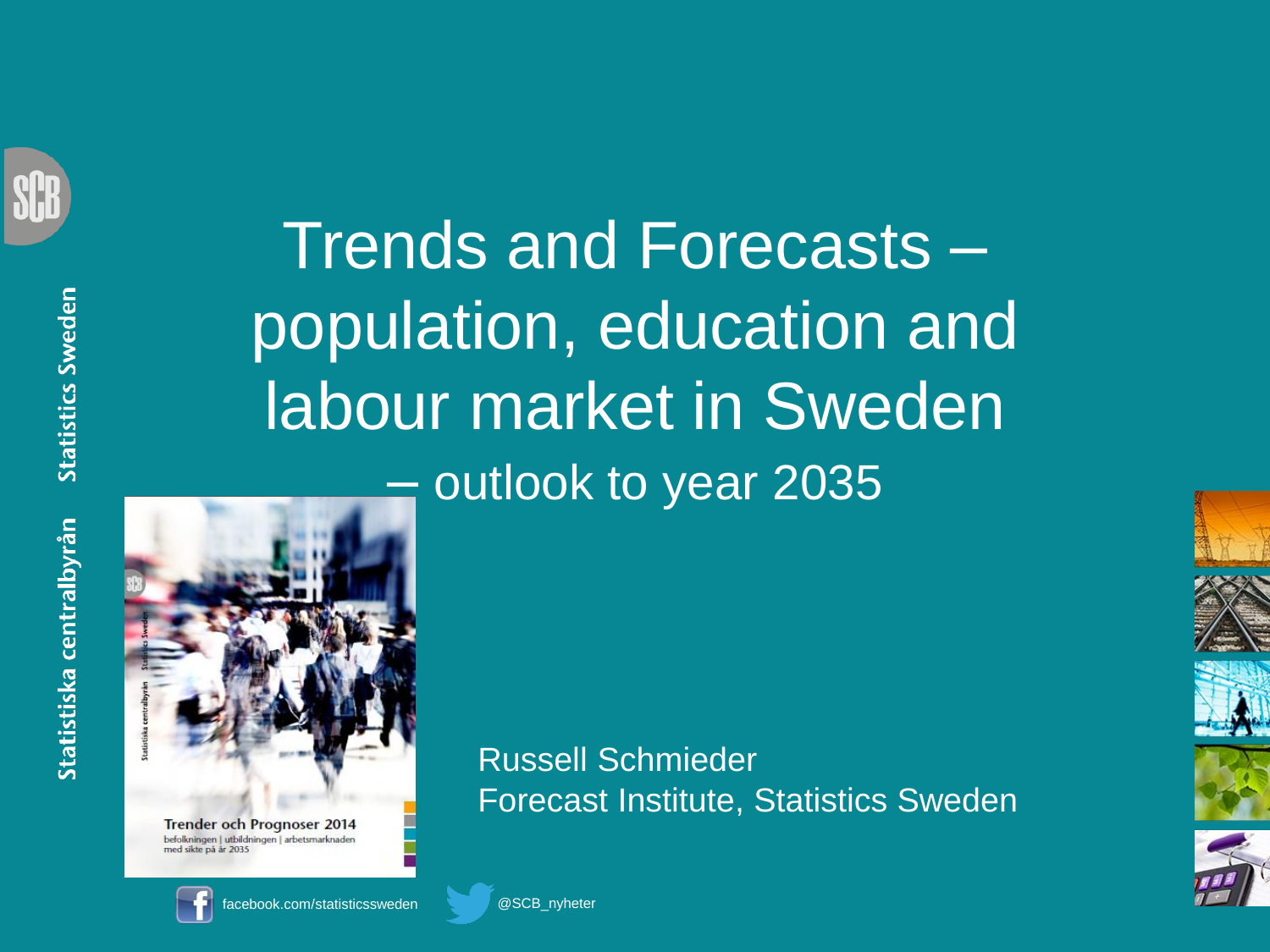

## Background

- The framework for the work on forecasts of education and employment is provided in a separate budget document from the Ministry of Education
- **"Analyse trends in the interaction between** education and employment and be responsible for the ongoing work on long-term forecasts"
- A comprehensive publication is done at least every three years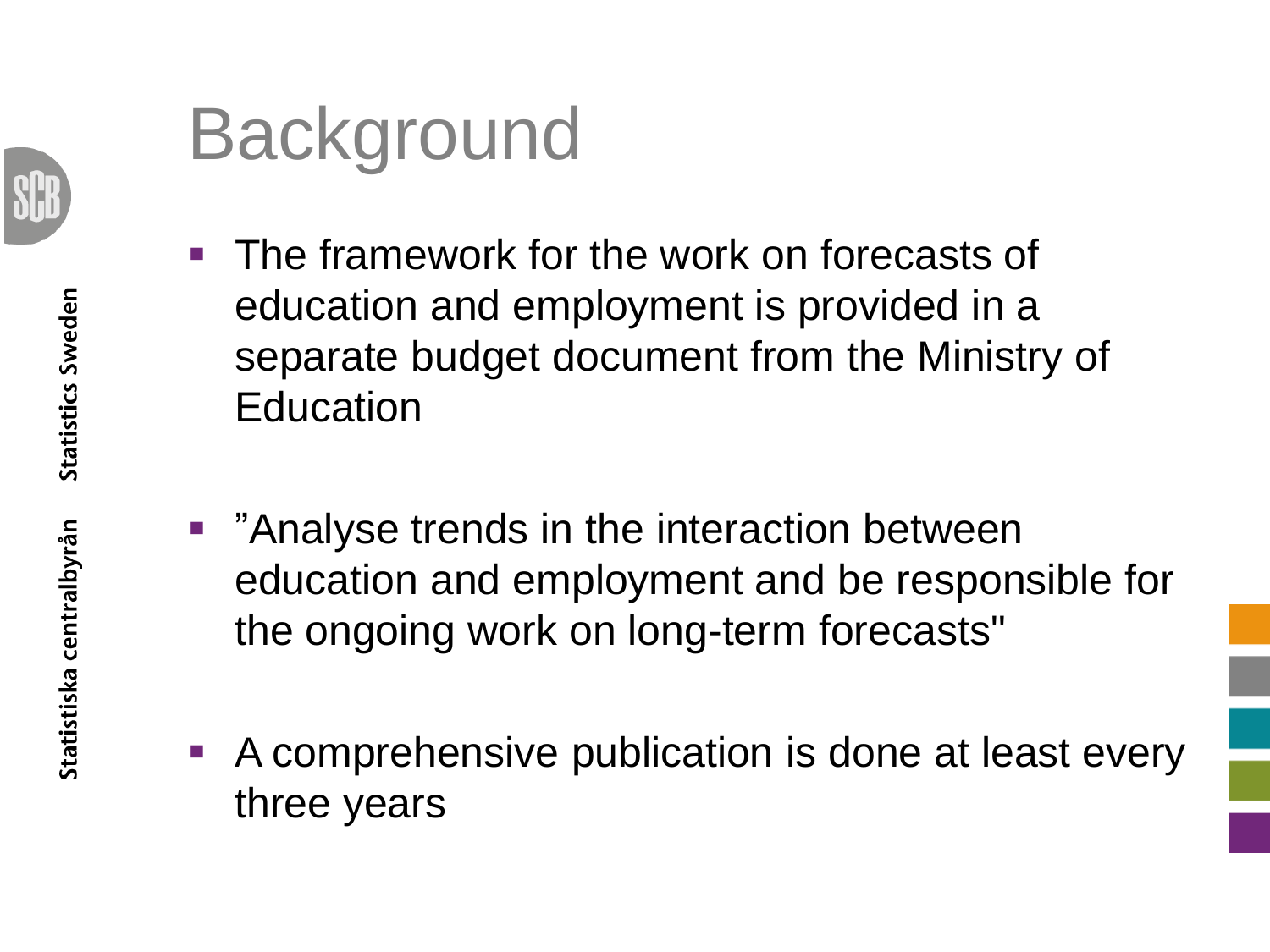

# Trends and Forecasts

- Describes the development and long-term prospects in the areas of population, education and employment
- **Projections of supply and demand for labour are** related to the whole labour market and all forms of regular education
- A long-run forecast (around 20 years)
- Regional forecasts using similar methods are done as well.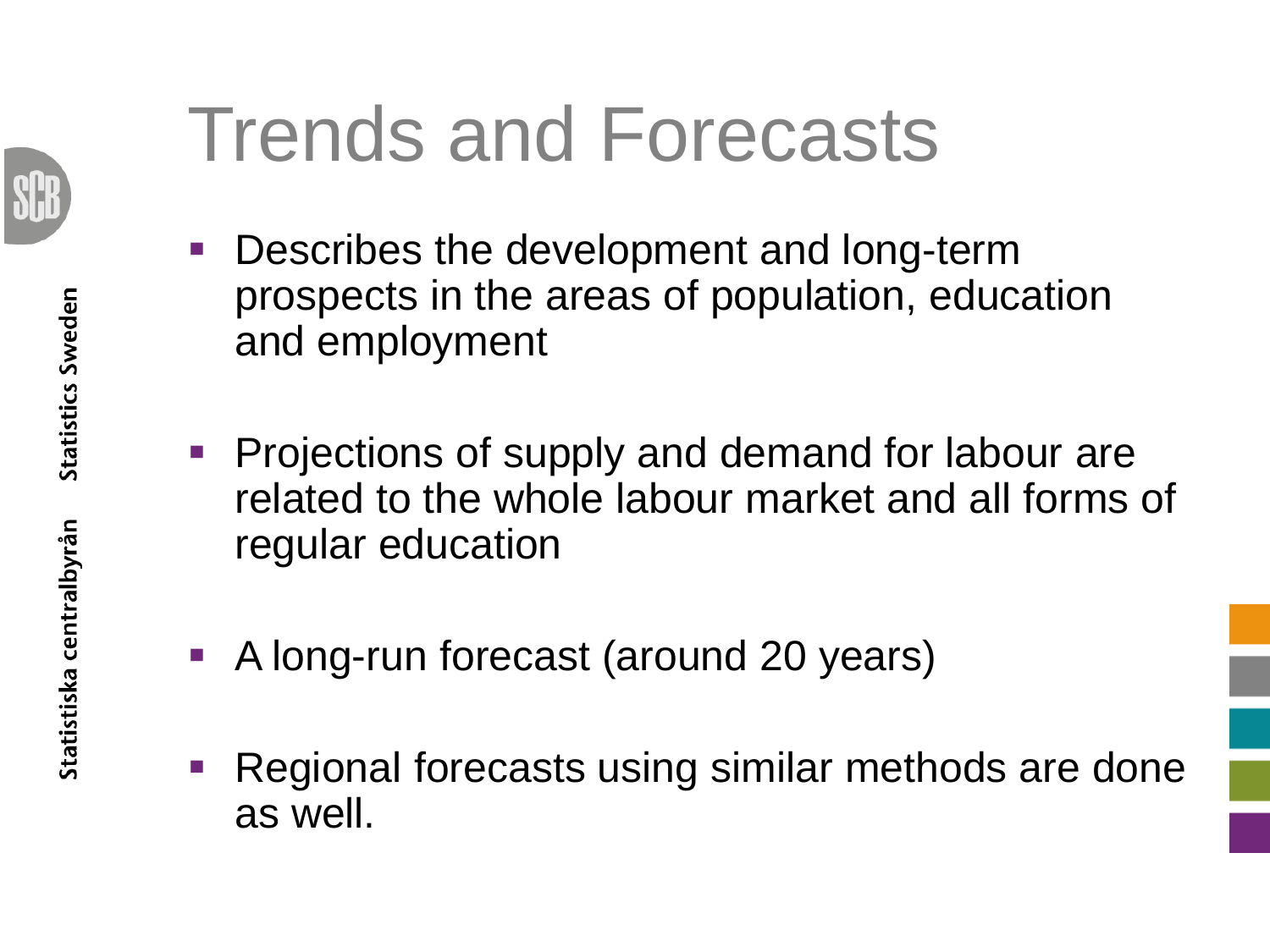

# Education groups

The forecast covers the supply and demand for approx. 100 education groups

- 76 in post secondary education e.g.
	- Nursing education
	- **Preschool teacher training**
	- Master of Science graduate engineers
- 23 in upper secondary education e.g.
	- Vehicle technician education
	- Healthcare education
- Compulsory education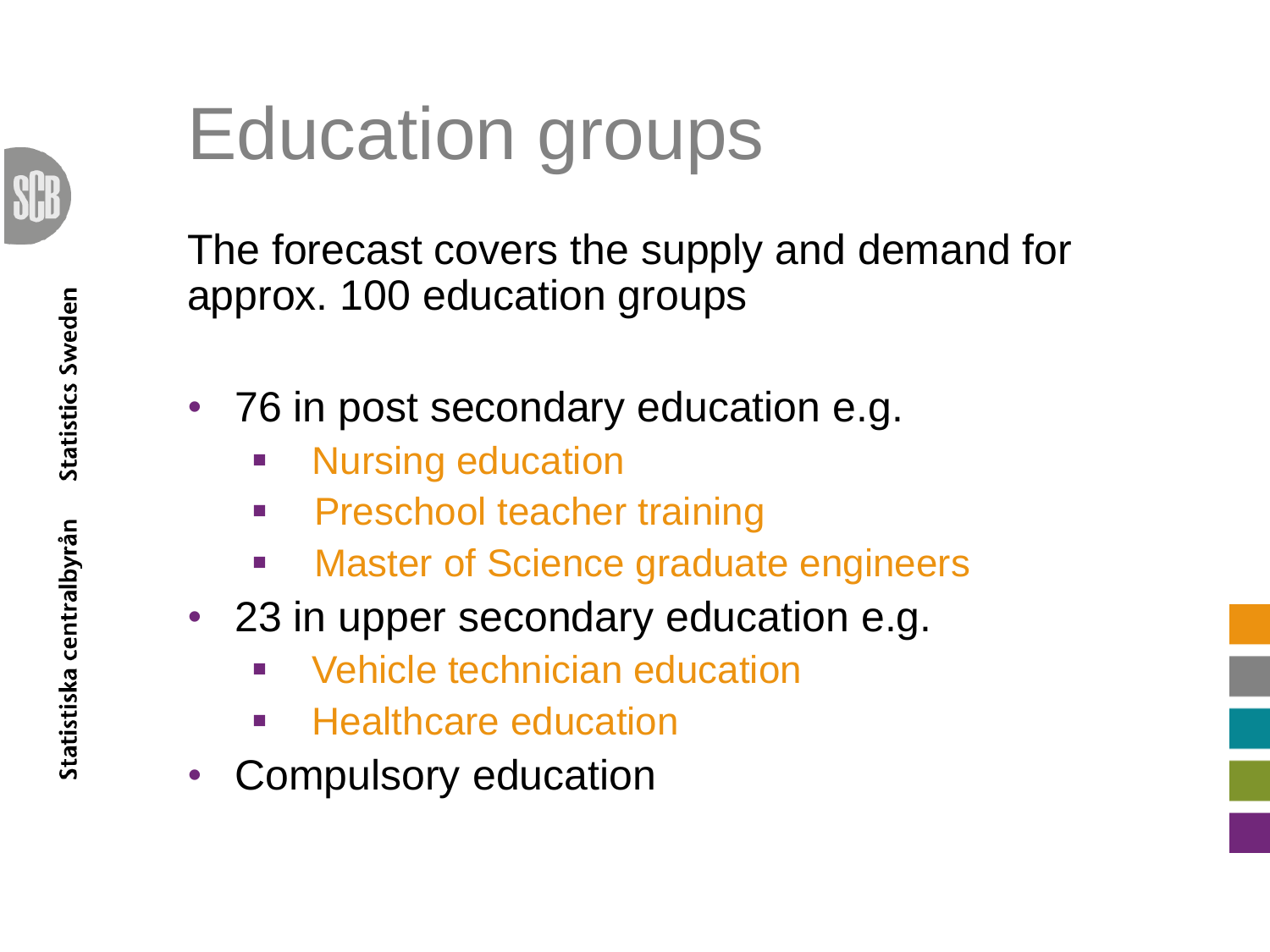

### Characteristics of the calculations

- $\blacksquare$  The aim of the calculations is to focus on the imbalances between supply and demand given constant assumptions on the supply of skills
- The calculations are projections of current trends.
- …if the education system remains basically the same as today and if individuals make the same educational choices as today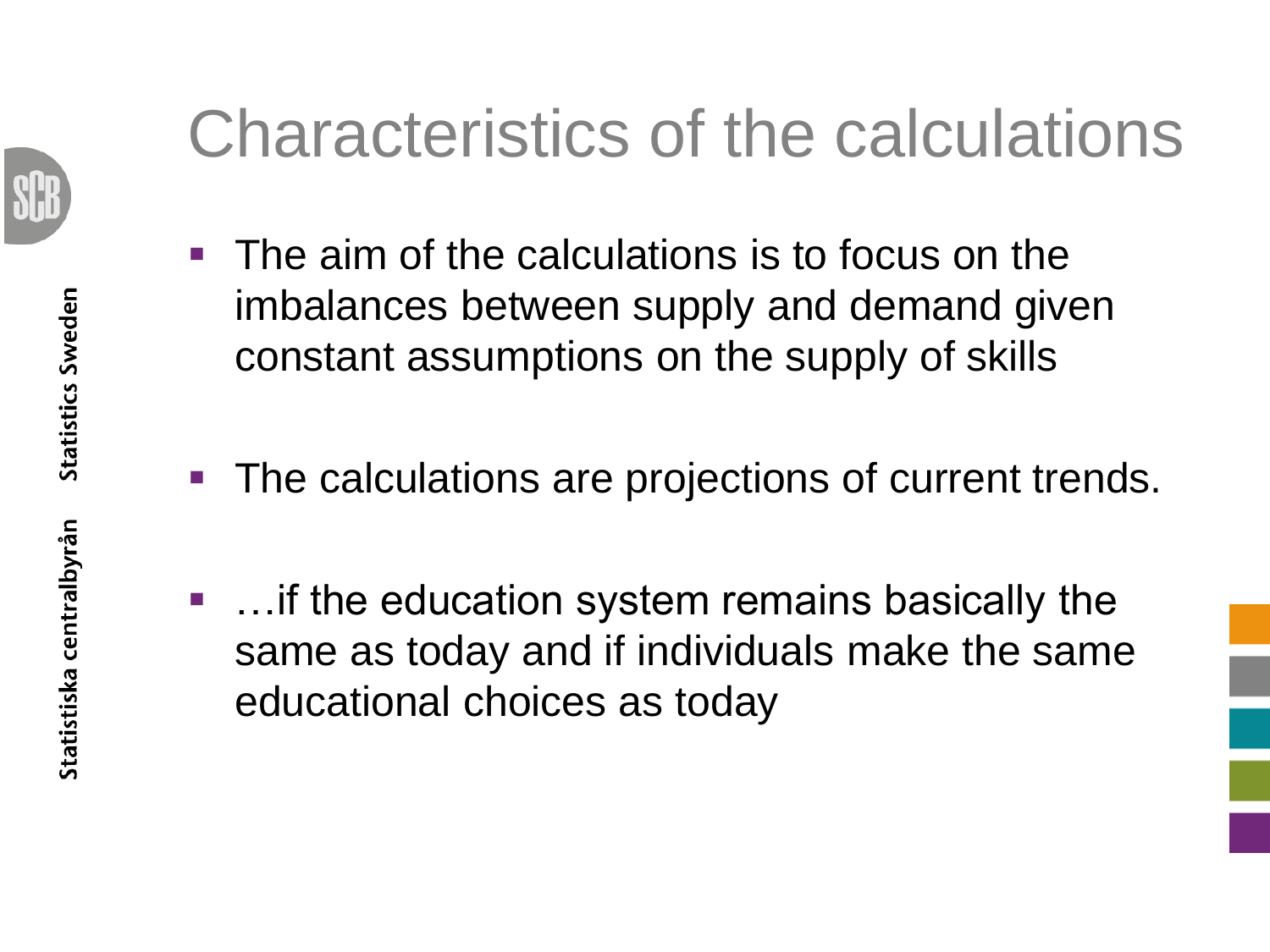

# Data Sources

- Population registers
- **Administrative data from the education system**
- **Uses Swedish classification systems for** educational attainment, occupation and industry, which are harmonized with the international systems.
- Generally, men and women are projected separately in 1-year age groups.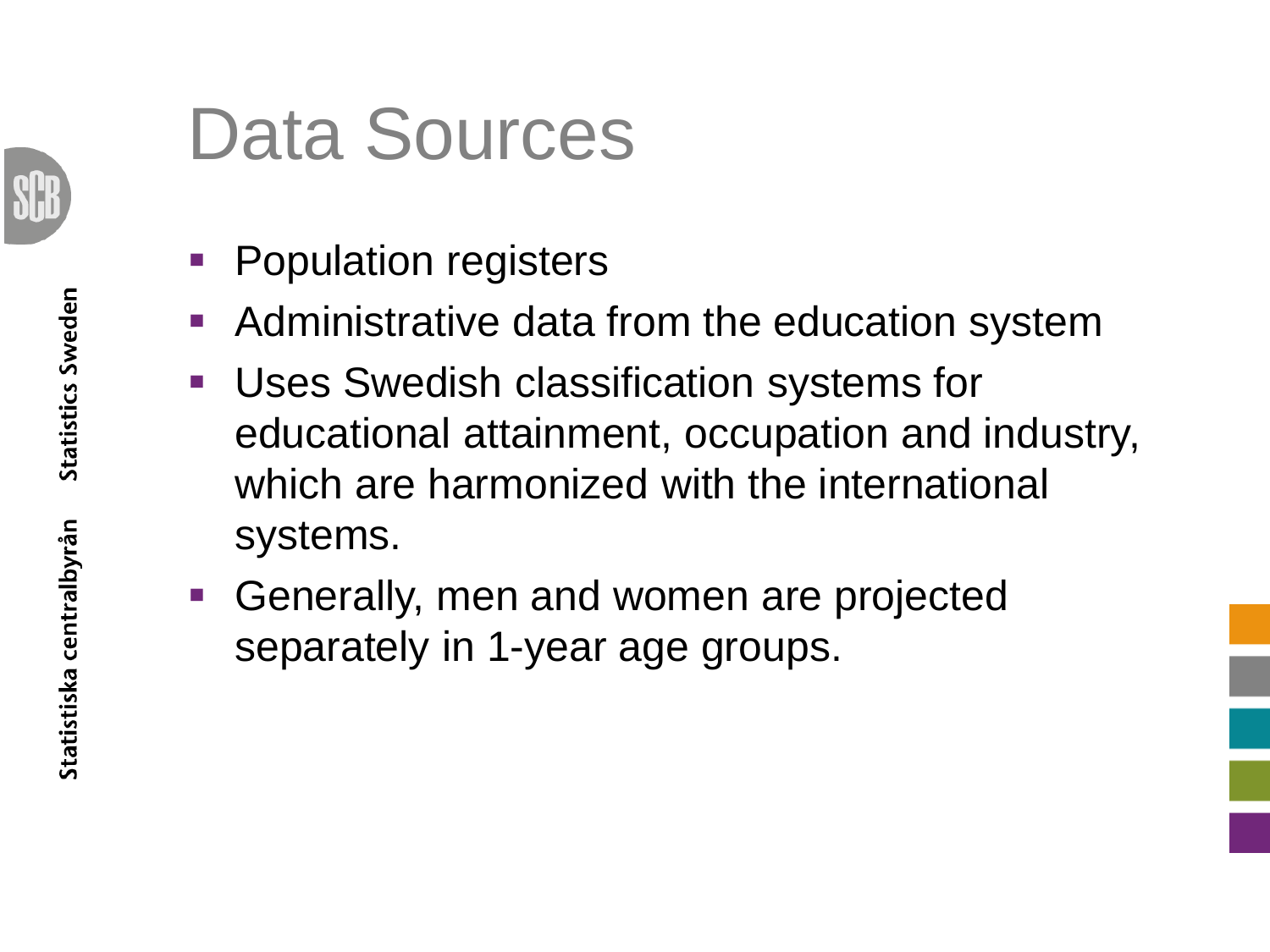#### Forecast model

Statistics Sweden

Statistiska centralbyrån



101 education groups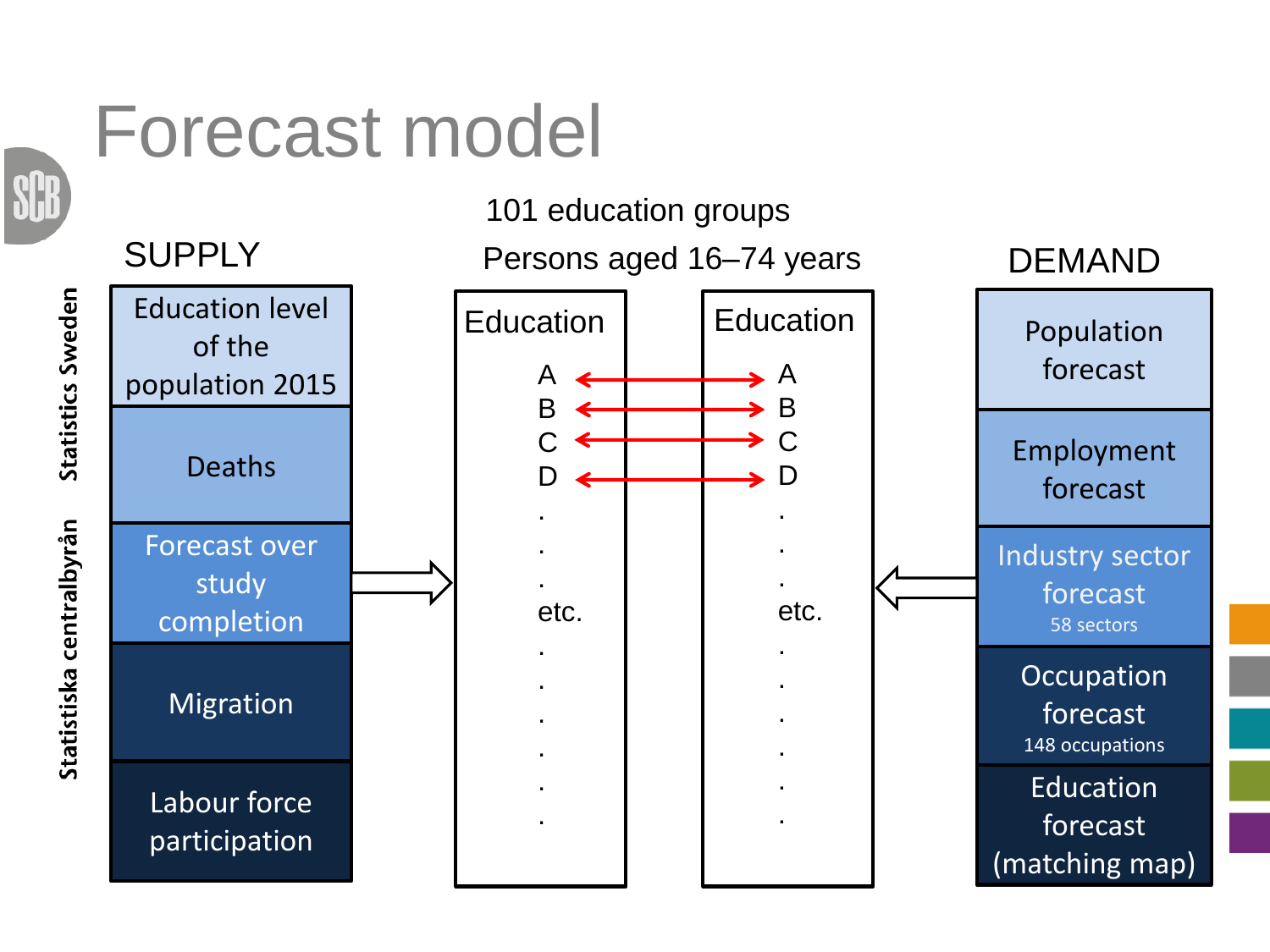#### Healthcare education, upper secondary school

Projection of supply and demand of labour until 2035